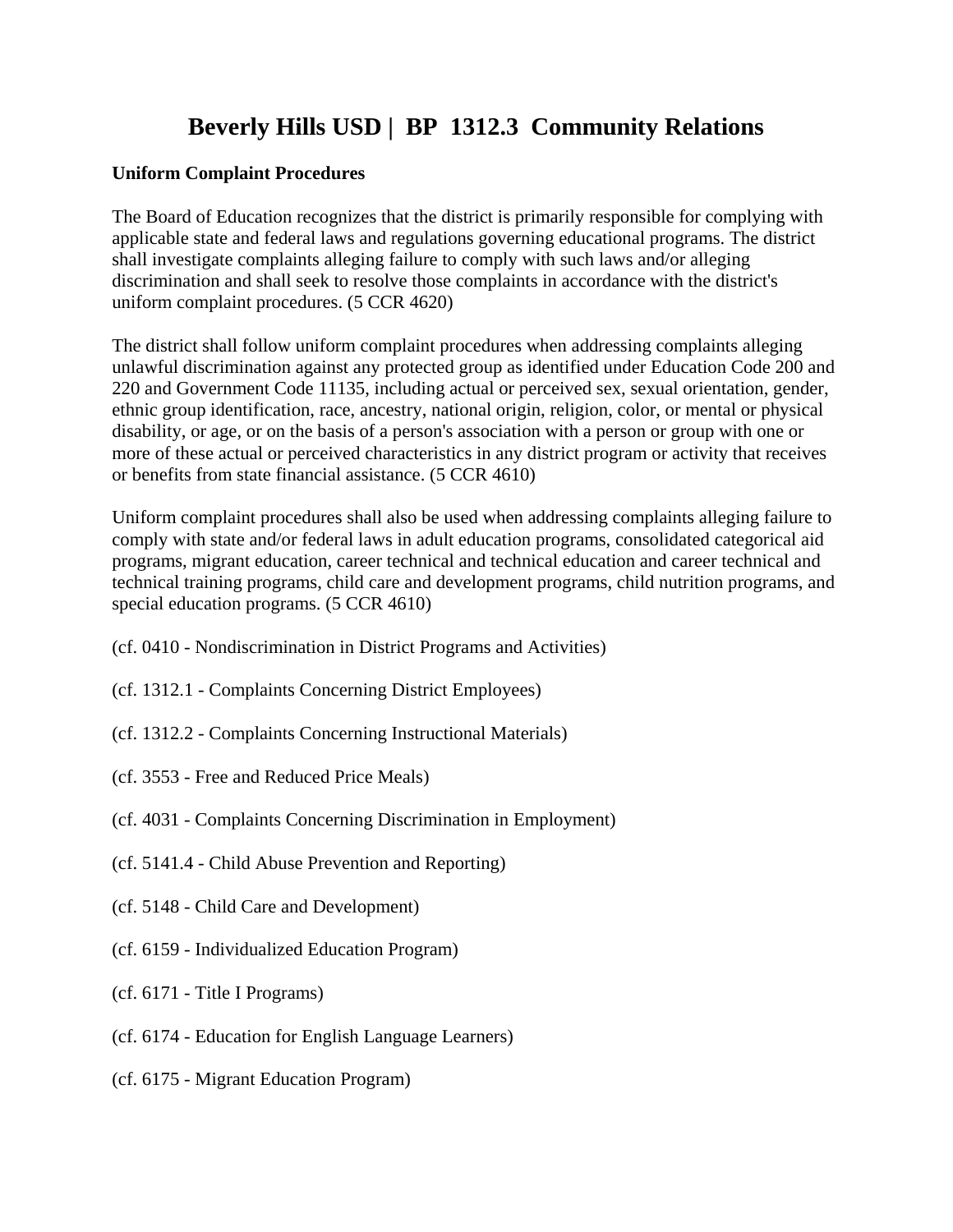(cf. 6178 - Vocational Education)

(cf. 6200 - Adult Education)

Complaints related to sufficiency of textbooks or instructional materials, emergency or urgent facilities conditions that pose a threat to the health or safety of students or staff, and teacher vacancies and misassignments shall be investigated pursuant to the district's Williams uniform complaint procedure (AR 1312.4).

(cf. 1312.4 - Williams Uniform Complaint Procedures)

The Board encourages the early, informal resolution of complaints at the site level whenever possible.

The Board acknowledges and respects every individual's right to privacy. Discrimination complaints shall be investigated in a manner that protects the confidentiality of the parties and the integrity of the process. This may include keeping the identity of the complainant confidential, as appropriate and except to the extent necessary to carry out the investigation or proceedings, as determined by the Superintendent or designee, on a case-by-case basis.

(cf. 4119.23/4219.23/4319.23 - Unauthorized Release of Confidential/Privileged Information)

(cf. 5125 - Student Records)

(cf. 9011 - Disclosure of Confidential/Privileged Information)

The Board prohibits any form of retaliation against any complainant in the complaint process, including but not limited to a complainant's filing of a complaint or the reporting of instances of discrimination. Such participation shall not in any way affect the status, grades, or work assignments of the complainant.

Legal Reference:

EDUCATION CODE

200-262.4 Prohibition of discrimination

8200-8498 Child care and development programs

8500-8538 Adult basic education

18100-18203 School libraries

32289 School safety plan, uniform complaint procedure

35186 Williams uniform complaint procedure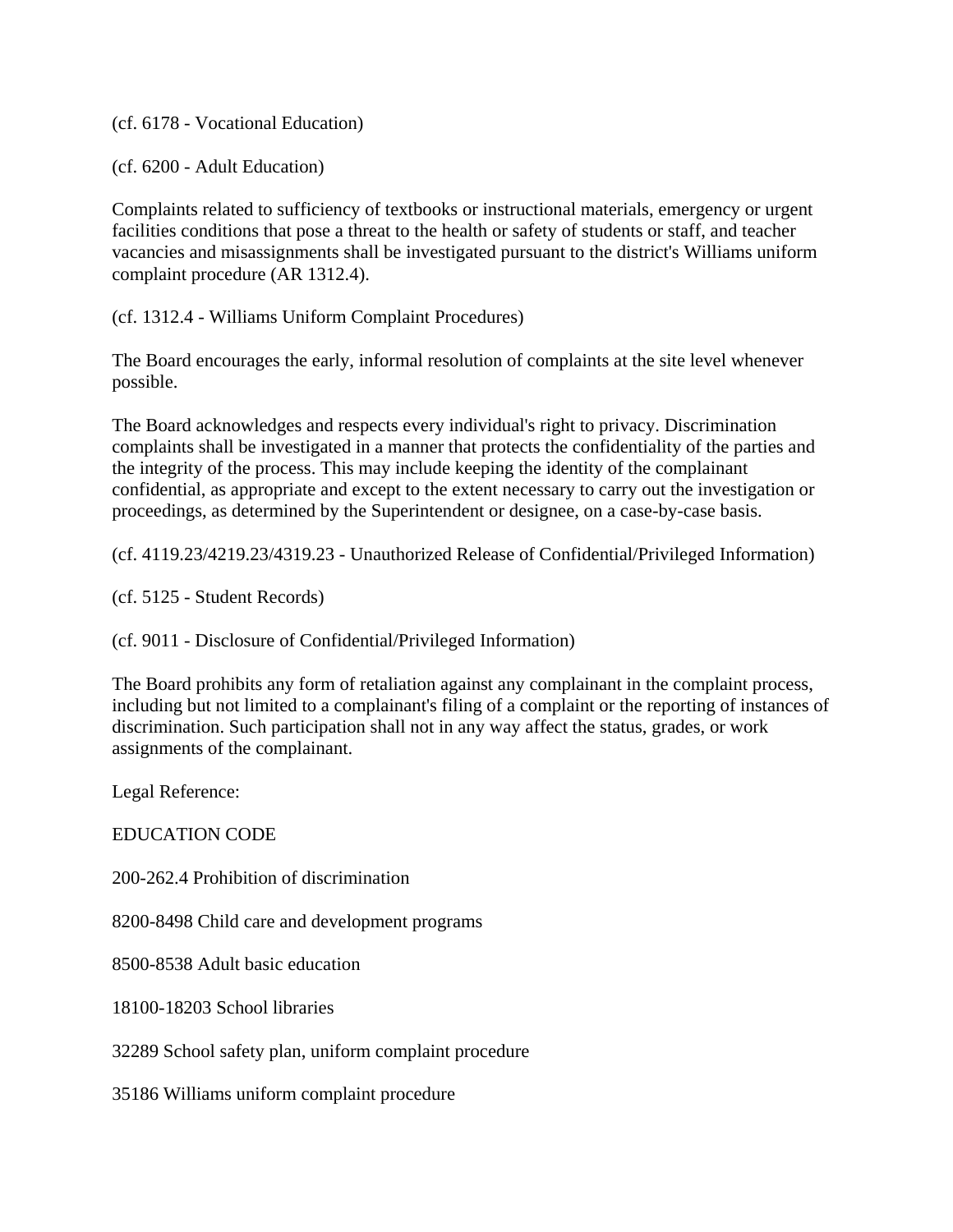41500-41513 Categorical education block grants

48985 Notices in language other than English

49060-49079 Student records

49490-49590 Child nutrition programs

52160-52178 Bilingual education programs

52300-52490 Career-technical education

52500-52616.24 Adult schools

52800-52870 School-based coordinated programs

54000-54028 Economic impact aid programs

54100-54145 Miller-Unruh Basic Reading Act

54400-54425 Compensatory education programs

54440-54445 Migrant education

54460-54529 Compensatory education programs

56000-56867 Special education programs

59000-59300 Special schools and centers

64000-64001 Consolidated application process

PENAL CODE

422.6 Interference with constitutional right or privilege

#### CODE OF REGULATIONS, TITLE 5

3080 Application of section

4600-4687 Uniform complaint procedures

4900-4965 Nondiscrimination in elementary and secondary education programs

### UNITED STATES CODE, TITLE 20